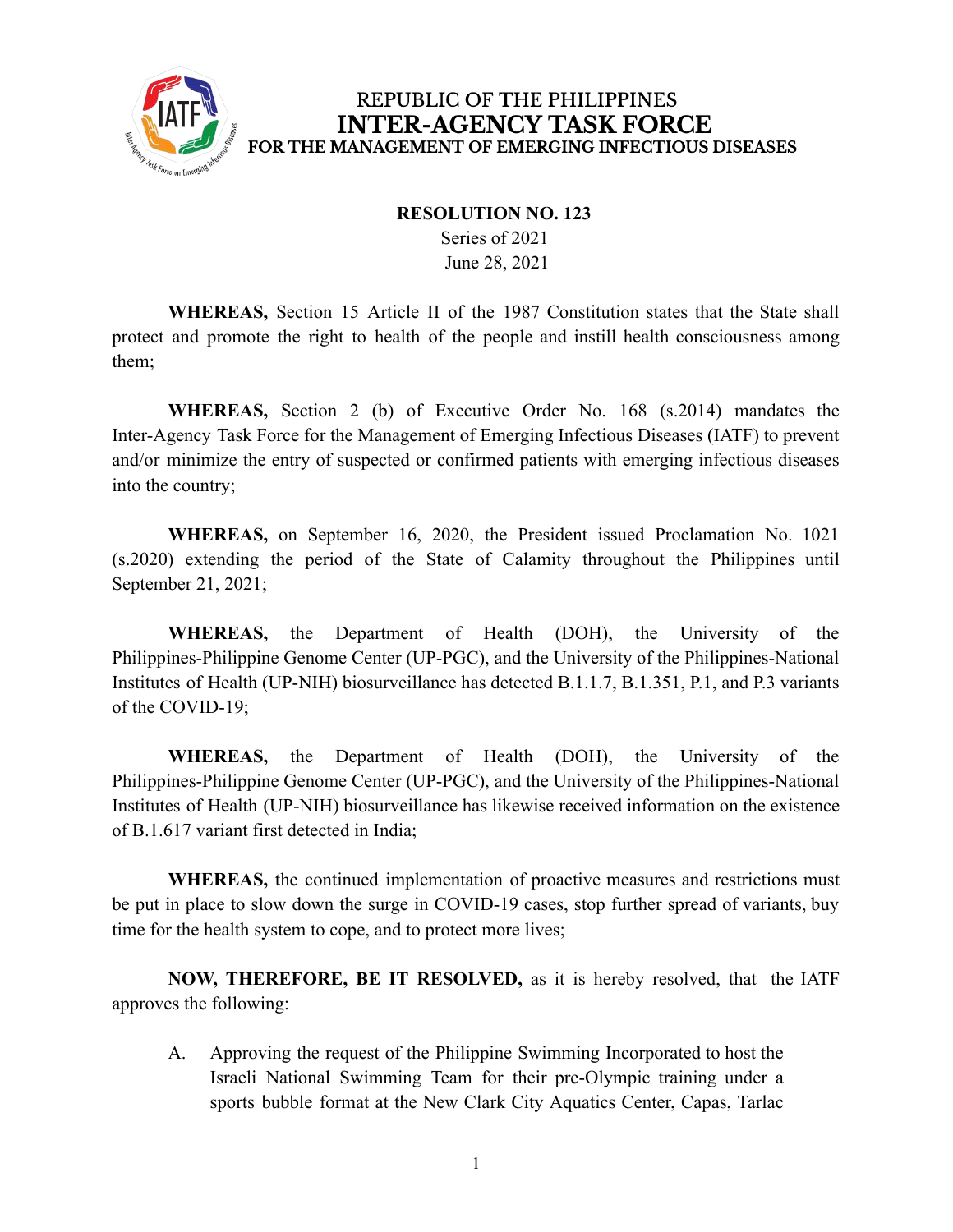

REPUBLIC OF THE PHILIPPINES **INTER-AGENCY TASK FORCE** FOR THE MANAGEMENT OF EMERGING INFECTIOUS DISEASES

from 8 to 21 July 2021. Provided, that the event shall strictly comply with the approved health and safety protocols.

B. Cognizant of the continuous prevalence of COVID-19 Delta variant and the need for the continued implementation of proactive measures and restrictions particularly on international border control, travel restrictions currently imposed upon India, Pakistan, Nepal, Sri Lanka, Bangladesh, United Arab Emirates, and Oman is hereby extended until 15 July 2021.

**RESOLVED FURTHER,** that the Chairperson and the Co-Chairperson shall be duly authorized to sign this Resolution for and on behalf of the Inter-Agency Task Force.

**APPROVED** during the 123rd Inter-Agency Task Force Meeting, as reflected in the minutes of the meeting, held this June 28, 2021, via video conference**.**

**FRANCISCO T. DUQUE III**

Secretary, Department of Health IATF Chairperson

**KARLO ALEXEI B. NOGRALES** Secretary, Office of the Cabinet Secretariat IATF Co-Chairperson